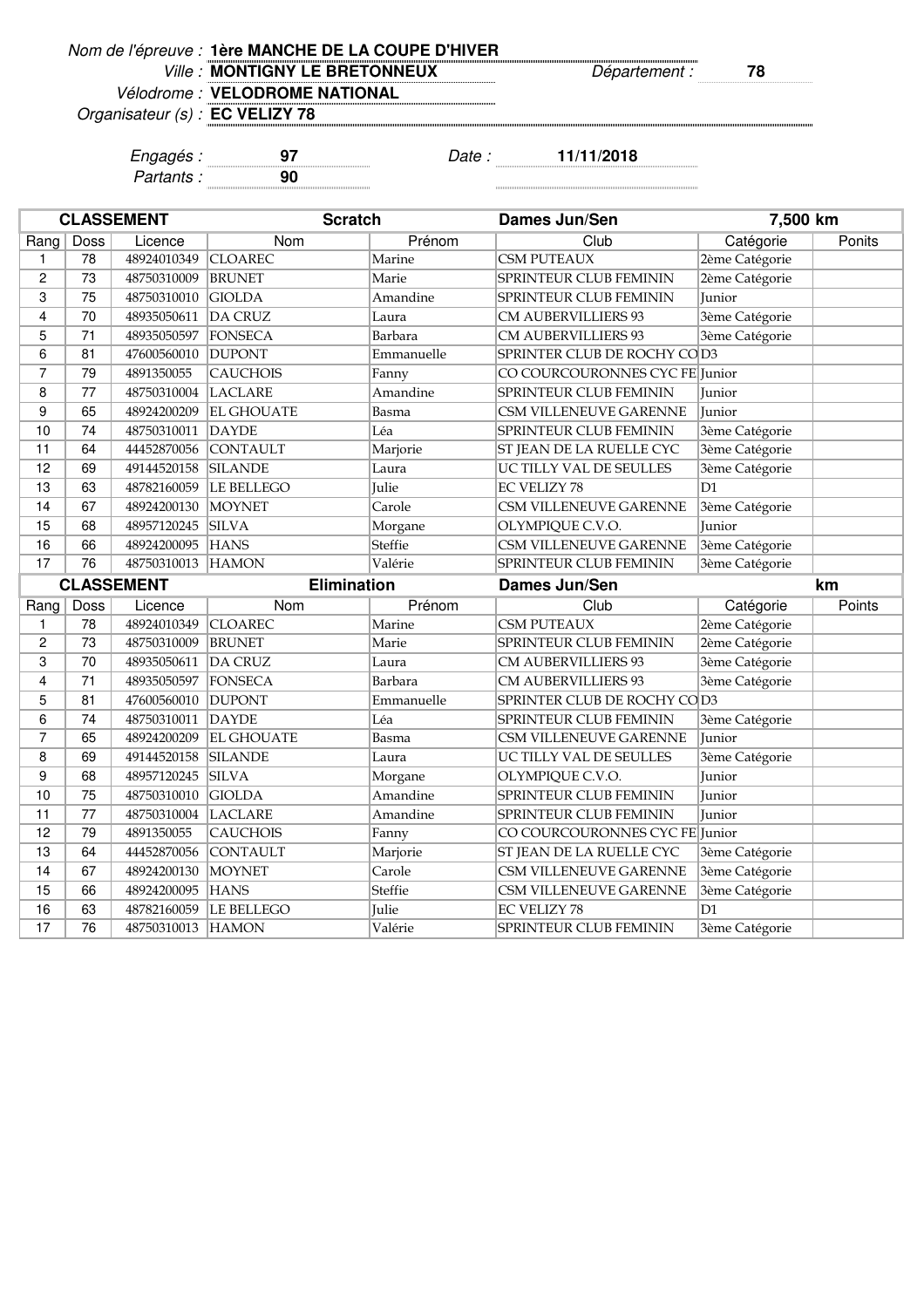|                |      | <b>CLASSEMENT</b> | Handicap          |            | Dames Jun/Sen                  |                | 1,250 km |  |
|----------------|------|-------------------|-------------------|------------|--------------------------------|----------------|----------|--|
| Rang           | Doss | Licence           | Nom               | Prénom     | Club                           | Catégorie      | Points   |  |
|                | 74   | 48750310011       | <b>DAYDE</b>      | Léa        | SPRINTEUR CLUB FEMININ         | 3ème Catégorie |          |  |
| $\overline{c}$ | 64   | 44452870056       | <b>CONTAULT</b>   | Marjorie   | ST JEAN DE LA RUELLE CYC       | 3ème Catégorie |          |  |
| 3              | 68   | 48957120245       | <b>SILVA</b>      | Morgane    | OLYMPIQUE C.V.O.               | Junior         |          |  |
| 4              | 75   | 48750310010       | <b>GIOLDA</b>     | Amandine   | SPRINTEUR CLUB FEMININ         | Junior         |          |  |
| 5              | 79   | 4891350055        | <b>CAUCHOIS</b>   | Fanny      | CO COURCOURONNES CYC FE Junior |                |          |  |
| 6              | 69   | 49144520158       | <b>SILANDE</b>    | Laura      | UC TILLY VAL DE SEULLES        | 3ème Catégorie |          |  |
| 7              | 65   | 48924200209       | <b>EL GHOUATE</b> | Basma      | CSM VILLENEUVE GARENNE         | Junior         |          |  |
| 8              | 67   | 48924200130       | <b>MOYNET</b>     | Carole     | <b>CSM VILLENEUVE GARENNE</b>  | 3ème Catégorie |          |  |
| 9              | 63   | 48782160059       | <b>LE BELLEGO</b> | Julie      | <b>EC VELIZY 78</b>            | D1             |          |  |
| 10             | 73   | 48750310009       | <b>BRUNET</b>     | Marie      | SPRINTEUR CLUB FEMININ         | 2ème Catégorie |          |  |
| 11             | 78   | 48924010349       | <b>CLOAREC</b>    | Marine     | <b>CSM PUTEAUX</b>             | 2ème Catégorie |          |  |
| 12             | 70   | 48935050611       | DA CRUZ           | Laura      | <b>CM AUBERVILLIERS 93</b>     | 3ème Catégorie |          |  |
| 13             | 71   | 48935050597       | <b>FONSECA</b>    | Barbara    | <b>CM AUBERVILLIERS 93</b>     | 3ème Catégorie |          |  |
| 14             | 66   | 48924200095       | <b>HANS</b>       | Steffie    | CSM VILLENEUVE GARENNE         | 3ème Catégorie |          |  |
| 15             | 77   | 48750310004       | LACLARE           | Amandine   | SPRINTEUR CLUB FEMININ         | Junior         |          |  |
| 16             | 76   | 48750310013       | <b>HAMON</b>      | Valérie    | <b>SPRINTEUR CLUB FEMININ</b>  | 3ème Catégorie |          |  |
| 17             | 81   | 47600560010       | <b>DUPONT</b>     | Emmanuelle | SPRINTER CLUB DE ROCHY COD3    |                |          |  |

|      |      | <b>CLASSEMENT</b> | <b>Omnium</b>     |              | Dames Jun/Sen                  |                | km     |
|------|------|-------------------|-------------------|--------------|--------------------------------|----------------|--------|
| Rang | Doss | Licence           | <b>Nom</b>        | Prénom       | Club                           | Catégorie      | Points |
|      | 78   | 48924010349       | <b>CLOAREC</b>    | Marine       | <b>CSM PUTEAUX</b>             | 2ème Catégorie | 80     |
| 2    | 73   | 48750310009       | <b>BRUNET</b>     | Marie        | <b>SPRINTEUR CLUB FEMININ</b>  | 2ème Catégorie | 76     |
| 3    | 70   | 48935050611       | <b>DA CRUZ</b>    | Laura        | <b>CM AUBERVILLIERS 93</b>     | 3ème Catégorie | 70     |
| 4    | 71   | 48935050597       | <b>FONSECA</b>    | Barbara      | <b>CM AUBERVILLIERS 93</b>     | 3ème Catégorie | 66     |
| 5    | 81   | 47600560010       | <b>DUPONT</b>     | Emmanuelle   | SPRINTER CLUB DE ROCHY COD3    |                | 62     |
| 6    | 75   | 48750310010       | <b>GIOLDA</b>     | Amandine     | <b>SPRINTEUR CLUB FEMININ</b>  | Junior         | 58     |
| 7    | 65   | 48924200209       | <b>EL GHOUATE</b> | Basma        | CSM VILLENEUVE GARENNE         | Junior         | 52     |
| 8    | 74   | 48750310011       | <b>DAYDE</b>      | Léa          | <b>SPRINTEUR CLUB FEMININ</b>  | 3ème Catégorie | 52     |
| 9    | 79   | 4891350055        | <b>CAUCHOIS</b>   | Fanny        | CO COURCOURONNES CYC FE Junior |                | 46     |
| 10   | 77   | 48750310004       | <b>LACLARE</b>    | Amandine     | <b>SPRINTEUR CLUB FEMININ</b>  | Junior         | 46     |
| 11   | 69   | 49144520158       | <b>SILANDE</b>    | Laura        | UC TILLY VAL DE SEULLES        | 3ème Catégorie | 44     |
| 12   | 64   | 44452870056       | <b>CONTAULT</b>   | Marjorie     | ST JEAN DE LA RUELLE CYC       | 3ème Catégorie | 36     |
| 13   | 68   | 48957120245       | <b>SILVA</b>      | Morgane      | OLYMPIQUE C.V.O.               | Junior         | 36     |
| 14   | 67   | 48924200130       | <b>MOYNET</b>     | Carole       | CSM VILLENEUVE GARENNE         | 3ème Catégorie | 28     |
| 15   | 63   | 48782160059       | <b>LE BELLEGO</b> | <b>Julie</b> | <b>EC VELIZY 78</b>            | D1             | 26     |
| 16   | 66   | 48924200095       | <b>HANS</b>       | Steffie      | CSM VILLENEUVE GARENNE         | 3ème Catégorie | 22     |
| 17   | 76   | 48750310013       | <b>HAMON</b>      | Valérie      | <b>SPRINTEUR CLUB FEMININ</b>  | 3ème Catégorie | 16     |

|                       |      | <b>CLASSEMENT</b> | <b>Scratch</b>          |               | <b>Juniors Hommes</b>           | 10,000 km |        |
|-----------------------|------|-------------------|-------------------------|---------------|---------------------------------|-----------|--------|
| Rang                  | Doss | Licence           | Nom                     | Prénom        | Club                            | Catégorie | Points |
|                       | 25   | 48924110267       | <b>PENHOET</b>          | Paul          | <b>CSM CLAMART</b>              | Junior    |        |
| $\mathbf{2}^{\prime}$ | 38   | 52490130253       | <b>BRAMOULLE</b>        | Valentin      | <b>EV ANGERS DOUTRE</b>         | Junior    |        |
| 3                     | 27   | 48957140231       | <b>DUJARDIN</b>         | <b>Julien</b> | PARISIS A.C. 95                 | Junior    |        |
| 4                     | 26   | 47020690003       | <b>GUERLIN</b>          | Romain        | <b>EC VALLEE DE L'AISNE</b>     | Junior    |        |
| 5                     | 24   | 48924110373       | <b>LEGRAND</b>          | Axel          | <b>CSM CLAMART</b>              | Junior    |        |
| 6                     | 34   |                   | 48750240135   MIOMANDRE | Estéban       | <b>US METRO TRANSPORTS</b>      | Junior    |        |
| 7                     | 37   | 49144520181       | <b>MARIE</b>            | Octave        | UC TILLY VAL DE SEULLES         | Junior    |        |
| 8                     | 36   | 52441200251       | <b>MAITRE</b>           | Pierre        | <b>GUIDON MACHECOULAIS</b>      | Junior    |        |
| 9                     | 28   | 48946040222       | <b>PELLEGRIN</b>        | Thomas        | <b>US CRETEIL</b>               | Junior    |        |
| 10                    | 29   | 48782350320       | <b>LOUVRIER</b>         | Erwan         | VC MONTIGNY BRETONNEUX   Junior |           |        |
| 11                    | 33   | 49270440313       | <b>PONCHELLE</b>        | Thomas        | <b>UV NEUBOURG</b>              | Junior    |        |
| 12                    | 22   | 48924110247       | <b>GAGNEUR</b>          | Florent       | <b>CSM CLAMART</b>              | Junior    |        |
| 13                    | 32   | 49270440311       | <b>LIERVILE</b>         | Valentin      | <b>UV NEUBOURG</b>              | Junior    |        |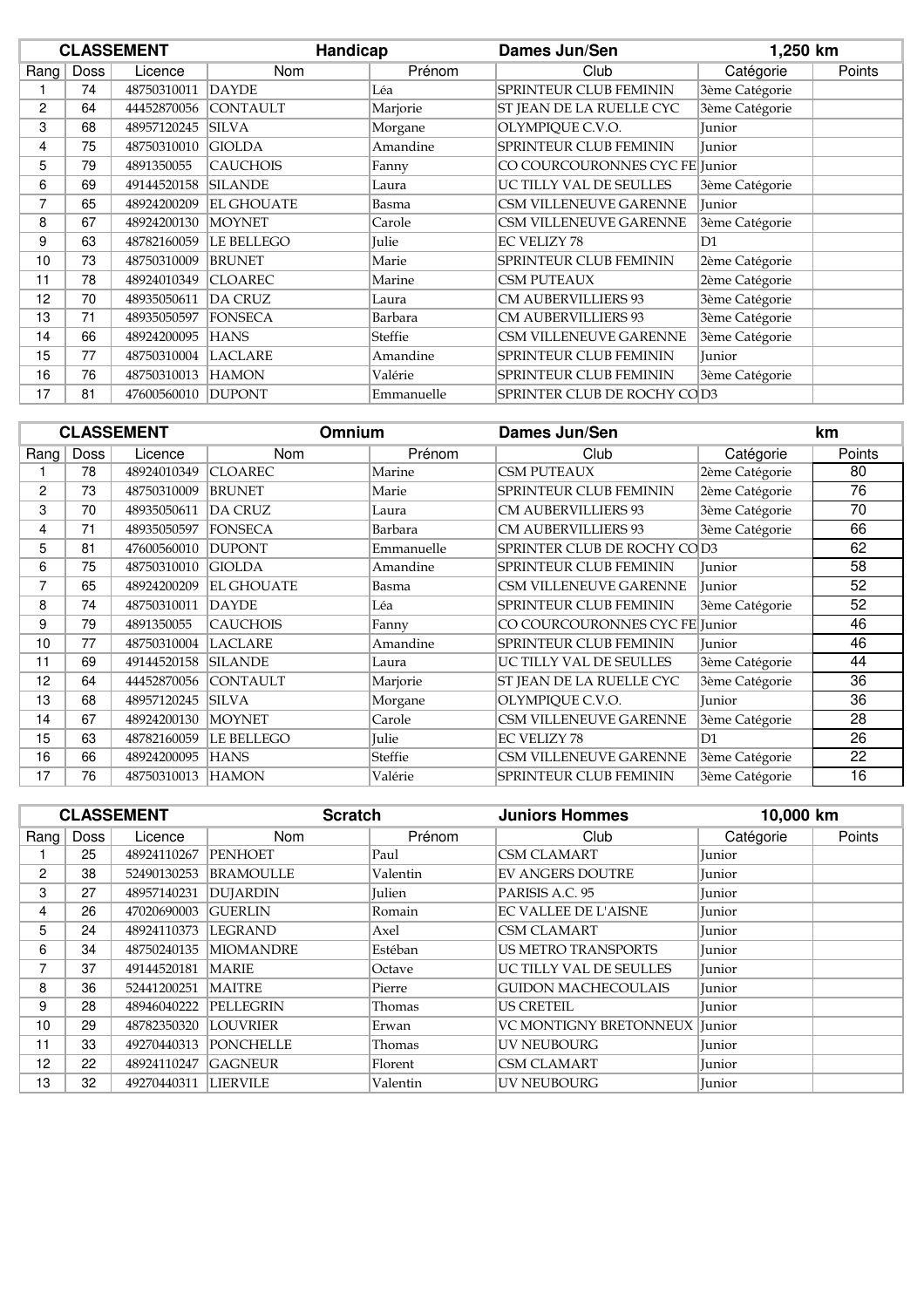|      |      | <b>CLASSEMENT</b> | <b>Elimination</b> |               | <b>Juniors Hommes</b>                |           | km     |  |
|------|------|-------------------|--------------------|---------------|--------------------------------------|-----------|--------|--|
| Rang | Doss | Licence           | Nom                | Prénom        | Club                                 | Catégorie | Points |  |
|      | 25   | 48924110267       | PENHOET            | Paul          | <b>CSM CLAMART</b>                   | Junior    |        |  |
| 2    | 27   | 48957140231       | <b>DUJARDIN</b>    | <b>Julien</b> | PARISIS A.C. 95                      | Junior    |        |  |
| 3    | 24   | 48924110373       | LEGRAND            | Axel          | <b>CSM CLAMART</b>                   | Junior    |        |  |
| 4    | 29   | 48782350320       | <b>LOUVRIER</b>    | Erwan         | <b>VC MONTIGNY BRETONNEUX Junior</b> |           |        |  |
| 5    | 26   | 47020690003       | <b>GUERLIN</b>     | Romain        | <b>EC VALLEE DE L'AISNE</b>          | Junior    |        |  |
| 6    | 34   | 48750240135       | <b>MIOMANDRE</b>   | Estéban       | <b>US METRO TRANSPORTS</b>           | Junior    |        |  |
| 7    | 36   | 52441200251       | MAITRE             | Pierre        | <b>GUIDON MACHECOULAIS</b>           | Junior    |        |  |
| 8    | 22   | 48924110247       | <b>GAGNEUR</b>     | Florent       | <b>CSM CLAMART</b>                   | Junior    |        |  |
| 9    | 37   | 49144520181       | MARIE              | Octave        | UC TILLY VAL DE SEULLES              | Junior    |        |  |
| 10   | 32   | 49270440311       | <b>LIERVILE</b>    | Valentin      | <b>UV NEUBOURG</b>                   | Junior    |        |  |
| 11   | 28   | 48946040222       | <b>PELLEGRIN</b>   | Thomas        | <b>US CRETEIL</b>                    | Junior    |        |  |
| 12   | 33   | 49270440313       | <b>PONCHELLE</b>   | Thomas        | <b>UV NEUBOURG</b>                   | Junior    |        |  |
| 13   | 38   | 52490130253       | <b>BRAMOULLE</b>   | Valentin      | <b>EV ANGERS DOUTRE</b>              | Junior    |        |  |

|                | <b>CLASSEMENT</b> |             | Tempo            |               | 7,500 km<br><b>Juniors Hommes</b> |           |        |
|----------------|-------------------|-------------|------------------|---------------|-----------------------------------|-----------|--------|
| Rang           | <b>Doss</b>       | Licence     | <b>Nom</b>       | Prénom        | Club                              | Catégorie | Points |
|                | 25                | 48924110267 | <b>PENHOET</b>   | Paul          | <b>CSM CLAMART</b>                | Junior    |        |
| $\overline{2}$ | 27                | 48957140231 | <b>DUJARDIN</b>  | <b>Iulien</b> | PARISIS A.C. 95                   | Junior    |        |
| 3              | 34                | 48750240135 | <b>MIOMANDRE</b> | Estéban       | <b>US METRO TRANSPORTS</b>        | Junior    |        |
| 4              | 38                | 52490130253 | <b>BRAMOULLE</b> | Valentin      | <b>EV ANGERS DOUTRE</b>           | Junior    |        |
| 5              | 36                | 52441200251 | <b>MAITRE</b>    | Pierre        | <b>GUIDON MACHECOULAIS</b>        | Junior    |        |
| 6              | 29                | 48782350320 | <b>LOUVRIER</b>  | Erwan         | <b>VC MONTIGNY BRETONNEUX</b>     | Junior    |        |
| 7              | 26                | 47020690003 | <b>GUERLIN</b>   | Romain        | <b>EC VALLEE DE L'AISNE</b>       | Junior    |        |
| 8              | 37                | 49144520181 | <b>MARIE</b>     | <b>Octave</b> | UC TILLY VAL DE SEULLES           | Junior    |        |
| 9              | 24                | 48924110373 | <b>LEGRAND</b>   | Axel          | <b>CSM CLAMART</b>                | Junior    |        |
| 10             | 33                | 49270440313 | <b>PONCHELLE</b> | Thomas        | <b>UV NEUBOURG</b>                | Junior    |        |
| 11             | 32                | 49270440311 | <b>LIERVILE</b>  | Valentin      | <b>UV NEUBOURG</b>                | Junior    |        |
| 12             | 28                | 48946040222 | PELLEGRIN        | Thomas        | <b>US CRETEIL</b>                 | Junior    |        |
| 13             | 22                | 48924110247 | <b>GAGNEUR</b>   | Florent       | <b>CSM CLAMART</b>                | Junior    |        |

|                | <b>CLASSEMENT</b> |             |                  | <b>Juniors Hommes</b><br>Omnium |                                       | km            |        |
|----------------|-------------------|-------------|------------------|---------------------------------|---------------------------------------|---------------|--------|
| Rang           | Doss              | Licence     | <b>Nom</b>       | Prénom                          | Club                                  | Catégorie     | Points |
|                | 25                | 48924110267 | <b>PENHOET</b>   | Paul                            | <b>CSM CLAMART</b>                    | Junior        | 120    |
| $\overline{2}$ | 27                | 48957140231 | <b>DUJARDIN</b>  | <b>Julien</b>                   | PARISIS A.C. 95                       | <b>Iunior</b> | 112    |
| 3              | 34                | 48750240135 | <b>MIOMANDRE</b> | Estéban                         | <b>US METRO TRANSPORTS</b>            | Junior        | 96     |
| 4              | 26                | 47020690003 | <b>GUERLIN</b>   | Romain                          | EC VALLEE DE L'AISNE                  | <b>Iunior</b> | 94     |
| 5              | 24                | 48924110373 | LEGRAND          | Axel                            | <b>CSM CLAMART</b>                    | Junior        | 92     |
| 6              | 38                | 52490130253 | <b>BRAMOULLE</b> | Valentin                        | <b>EV ANGERS DOUTRE</b>               | Junior        | 88     |
| 7              | 29                | 48782350320 | <b>LOUVRIER</b>  | Erwan                           | <b>VC MONTIGNY BRETONNEUX lIunior</b> |               | 86     |
| 8              | 36                | 52441200251 | <b>MAITRE</b>    | Pierre                          | <b>GUIDON MACHECOULAIS</b>            | Junior        | 86     |
| 9              | 37                | 49144520181 | <b>MARIE</b>     | Octave                          | UC TILLY VAL DE SEULLES               | Junior        | 78     |
| 10             | 28                | 48946040222 | <b>PELLEGRIN</b> | Thomas                          | US CRETEIL                            | Junior        | 62     |
| 11             | 22                | 48924110247 | <b>GAGNEUR</b>   | Florent                         | <b>CSM CLAMART</b>                    | Junior        | 60     |
| 12             | 33                | 49270440313 | <b>PONCHELLE</b> | Thomas                          | <b>UV NEUBOURG</b>                    | Junior        | 60     |
| 13             | 32                | 49270440311 | <b>LIERVILE</b>  | Valentin                        | <b>UV NEUBOURG</b>                    | Junior        | 58     |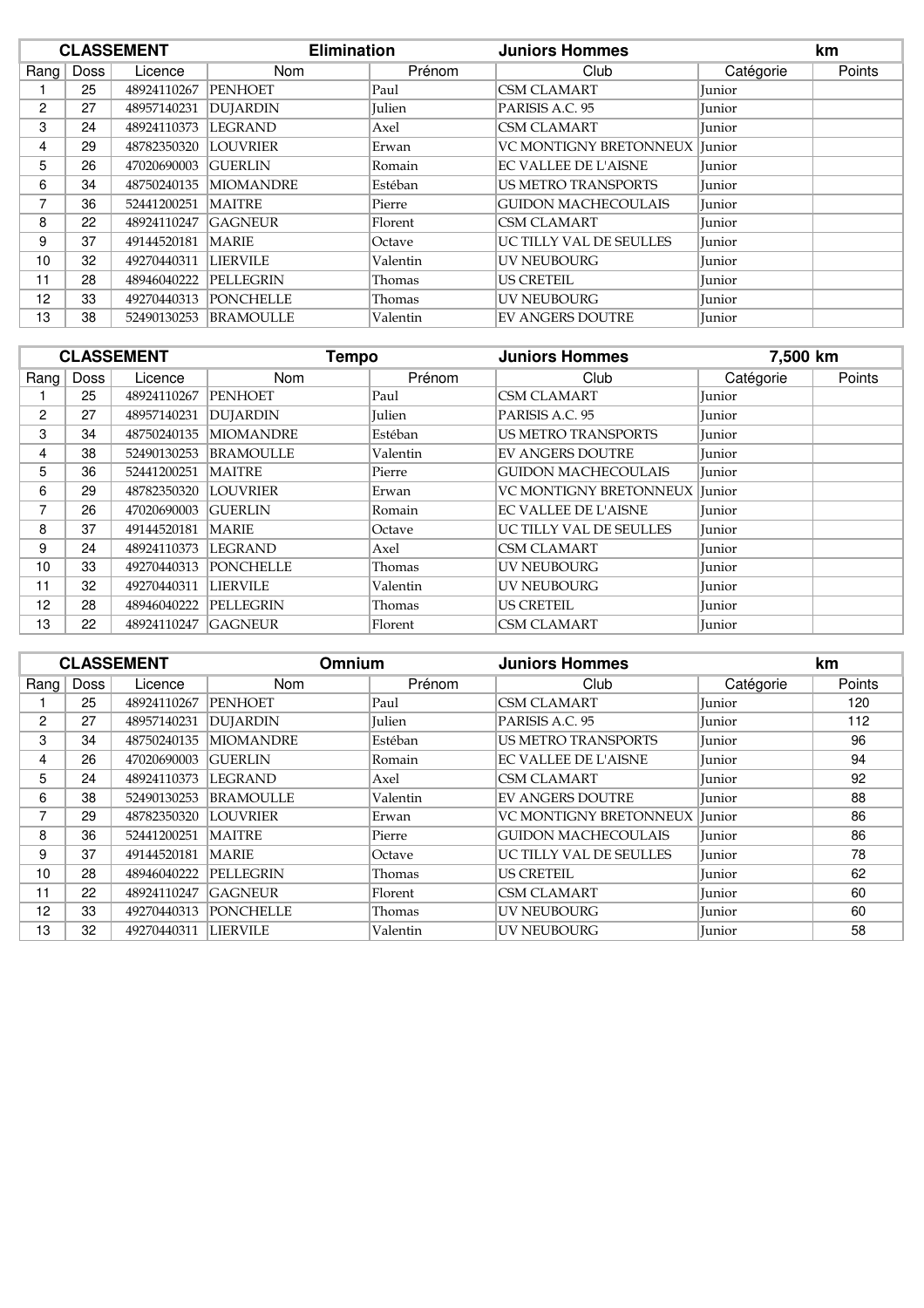|      |      | <b>CLASSEMENT</b>    | <b>Scratch</b>  |           | Elites Séniors 1,2,3                     |                | 10,000 km |  |
|------|------|----------------------|-----------------|-----------|------------------------------------------|----------------|-----------|--|
| Rang | Doss | Licence              | Nom             | Prénom    | Club                                     | Catégorie      | Points    |  |
|      | 13   | 44280260109          | <b>CLERE</b>    | Emilien   | <b>VS CHARTRAIN</b>                      | 1ère Catégorie |           |  |
| 2    | 10   | 48750160473          | <b>CHALEL</b>   | Yacine    | PARIS CYCLISTE OLYMPIQUE                 | 1ère Catégorie |           |  |
| 3    | 18   | 48913070185          | <b>BERNERON</b> | Maxime    | EC MONTGERON VIGNEUX                     | 3ème Catégorie |           |  |
| 4    | 3    | 48750160427          | <b>DIDIER</b>   | Baptiste  | PARIS CYCLISTE OLYMPIQUE                 | 1ère Catégorie |           |  |
| 5    | 11   | 48957140046 SELLIER  |                 | Valentin  | PARISIS A.C. 95                          | 2ème Catégorie |           |  |
| 6    | 5    | 47590740042          | <b>VANOTTI</b>  | Paul      | PEDALE MADELEINOISE                      | 3ème Catégorie |           |  |
| 7    | 12   | 48957140134          | <b>TAHIR</b>    | Zinedine  | PARISIS A.C. 95                          | 3ème Catégorie |           |  |
| 8    | 19   | 48913070029          | <b>CONTAL</b>   | Guillaume | EC MONTGERON VIGNEUX                     | 3ème Catégorie |           |  |
| 9    | 7    | 47020630308 PINSON   |                 | Damien    | CC VILLENEUVE ST GERMAIN (2ème Catégorie |                |           |  |
| 10   |      | 48782160015 PEUVRIER |                 | Olivier   | <b>EC VELIZY 78</b>                      | 3ème Catégorie |           |  |
| 11   | 20   | 48913070065          | <b>TARDIF</b>   | Aurélien  | EC MONTGERON VIGNEUX                     | 3ème Catégorie |           |  |
| 12   | 17   | 48924080227          | <b>MAVIER</b>   | Pierre    | A.C.B.B.                                 | 2ème Catégorie |           |  |
| 13   | 6    | 48924080140          | <b>MAITRE</b>   | Cyril     | A. C. B. B.                              | 2ème Catégorie |           |  |
| 14   | 16   | 44450710302          | <b>PHILIPPE</b> | Thomas    | <b>UC ORLEANS</b>                        | 2ème Catégorie |           |  |
| 15   | 8    | 48782280295          | <b>ALLAIN</b>   | Benoît    | US MAULE CYCLISME                        | 3ème Catégorie |           |  |
| 16   | 4    | 44452870026          | <b>CONTAULT</b> | Maxandre  | ST JEAN DE LA RUELLE CYC                 | 3ème Catégorie |           |  |
| 17   | 2    | 48924110292 FREBY    |                 | Thibault  | CSM CLAMART                              | 3ème Catégorie |           |  |
| 18   | 15   | 44450710320          | <b>DEMAY</b>    | Williams  | <b>UC ORLEANS</b>                        | 2ème Catégorie |           |  |
| 19   | 21   | 50472190165          | <b>DIAGNE</b>   | Lucas     | <b>LVC TONNEINS</b>                      | 3ème Catégorie |           |  |
| 20   | 14   | 44450710312          | <b>CHATELET</b> | Nicolas   | <b>UC ORLEANS</b>                        | 1ère Catégorie |           |  |
| 21   | 9    | 48782280308 JULIEN   |                 | Matthieu  | US MAULE CYCLISME                        | 3ème Catégorie |           |  |

|                |      | <b>CLASSEMENT</b>    | <b>Elimination</b>   |           | Elites Séniors 1,2,3                     |                | km     |
|----------------|------|----------------------|----------------------|-----------|------------------------------------------|----------------|--------|
| Rang           | Doss | Licence              | <b>Nom</b>           | Prénom    | Club                                     | Catégorie      | Points |
|                | 11   | 48957140046 SELLIER  |                      | Valentin  | PARISIS A.C. 95                          | 2ème Catégorie |        |
| 2              | 13   | 44280260109          | <b>CLERE</b>         | Emilien   | <b>VS CHARTRAIN</b>                      | 1ère Catégorie |        |
| 3              | 3    | 48750160427          | <b>DIDIER</b>        | Baptiste  | PARIS CYCLISTE OLYMPIQUE                 | 1ère Catégorie |        |
| 4              | 10   | 48750160473          | <b>CHALEL</b>        | Yacine    | PARIS CYCLISTE OLYMPIQUE                 | 1ère Catégorie |        |
| 5              | 19   | 48913070029          | <b>CONTAL</b>        | Guillaume | EC MONTGERON VIGNEUX                     | 3ème Catégorie |        |
| 6              | 5    | 47590740042          | <b>VANOTTI</b>       | Paul      | PEDALE MADELEINOISE                      | 3ème Catégorie |        |
| $\overline{7}$ | 12   | 48957140134          | <b>TAHIR</b>         | Zinedine  | PARISIS A.C. 95                          | 3ème Catégorie |        |
| 8              | 15   | 44450710320          | <b>DEMAY</b>         | Williams  | <b>UC ORLEANS</b>                        | 2ème Catégorie |        |
| 9              | 18   | 48913070185 BERNERON |                      | Maxime    | EC MONTGERON VIGNEUX                     | 3ème Catégorie |        |
| 10             | 17   | 48924080227          | <b>MAVIER</b>        | Pierre    | A.C.B.B.                                 | 2ème Catégorie |        |
| 11             | 20   | 48913070065          | <b>TARDIF</b>        | Aurélien  | EC MONTGERON VIGNEUX                     | 3ème Catégorie |        |
| 12             |      | 48782160015 PEUVRIER |                      | Olivier   | <b>EC VELIZY 78</b>                      | 3ème Catégorie |        |
| 13             | 4    |                      | 44452870026 CONTAULT | Maxandre  | ST JEAN DE LA RUELLE CYC                 | 3ème Catégorie |        |
| 14             | 7    | 47020630308          | <b>PINSON</b>        | Damien    | CC VILLENEUVE ST GERMAIN (2ème Catégorie |                |        |
| 15             | 2    | 48924110292          | FREBY                | Thibault  | <b>CSM CLAMART</b>                       | 3ème Catégorie |        |
| 16             | 21   | 50472190165          | <b>DIAGNE</b>        | Lucas     | <b>LVC TONNEINS</b>                      | 3ème Catégorie |        |
| 17             | 16   | 44450710302          | PHILIPPE             | Thomas    | <b>UC ORLEANS</b>                        | 2ème Catégorie |        |
| 18             | 6    | 48924080140          | <b>MAITRE</b>        | Cyril     | A. C. B. B.                              | 2ème Catégorie |        |
| 19             | 14   | 44450710312          | <b>CHATELET</b>      | Nicolas   | <b>UC ORLEANS</b>                        | 1ère Catégorie |        |
| 20             | 9    | 48782280308   JULIEN |                      | Matthieu  | US MAULE CYCLISME                        | 3ème Catégorie |        |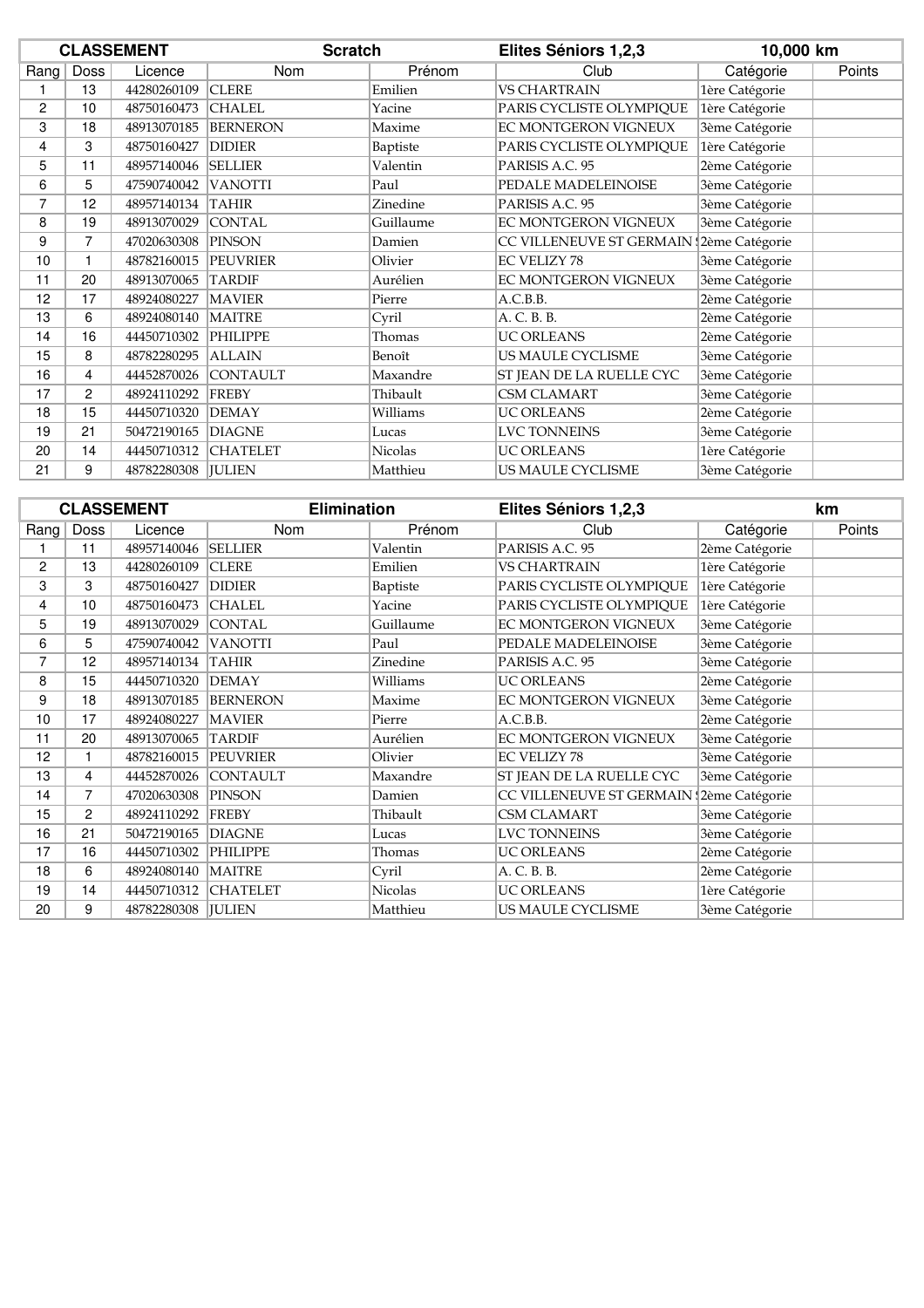|      |      | <b>CLASSEMENT</b>    | <b>Course aux points</b> |                | Elites Séniors 1,2,3                     | 20,000 km      |        |
|------|------|----------------------|--------------------------|----------------|------------------------------------------|----------------|--------|
| Rang | Doss | Licence              | <b>Nom</b>               | Prénom         | Club                                     | Catégorie      | Points |
|      | 3    | 48750160427          | <b>DIDIER</b>            | Baptiste       | PARIS CYCLISTE OLYMPIQUE                 | 1ère Catégorie |        |
| 2    | 5    | 47590740042          | <b>VANOTTI</b>           | Paul           | PEDALE MADELEINOISE                      | 3ème Catégorie |        |
| 3    | 17   | 48924080227          | <b>MAVIER</b>            | Pierre         | A.C.B.B.                                 | 2ème Catégorie |        |
| 4    | 12   | 48957140134          | <b>TAHIR</b>             | Zinedine       | PARISIS A.C. 95                          | 3ème Catégorie |        |
| 5    | 14   | 44450710312          | <b>CHATELET</b>          | <b>Nicolas</b> | <b>UC ORLEANS</b>                        | 1ère Catégorie |        |
| 6    | 11   | 48957140046          | <b>SELLIER</b>           | Valentin       | PARISIS A.C. 95                          | 2ème Catégorie |        |
| 7    | 19   | 48913070029          | <b>CONTAL</b>            | Guillaume      | EC MONTGERON VIGNEUX                     | 3ème Catégorie |        |
| 8    | 13   | 44280260109          | <b>CLERE</b>             | Emilien        | VS CHARTRAIN                             | 1ère Catégorie |        |
| 9    | 20   | 48913070065          | <b>TARDIF</b>            | Aurélien       | EC MONTGERON VIGNEUX                     | 3ème Catégorie |        |
| 10   | 10   | 48750160473          | <b>CHALEL</b>            | Yacine         | PARIS CYCLISTE OLYMPIQUE                 | 1ère Catégorie |        |
| 11   | 7    | 47020630308          | <b>PINSON</b>            | Damien         | CC VILLENEUVE ST GERMAIN (2ème Catégorie |                |        |
| 12   | 18   | 48913070185          | <b>BERNERON</b>          | Maxime         | EC MONTGERON VIGNEUX                     | 3ème Catégorie |        |
| 13   | 6    | 48924080140          | <b>MAITRE</b>            | Cyril          | A. C. B. B.                              | 2ème Catégorie |        |
| 14   |      | 48782160015          | <b>PEUVRIER</b>          | Olivier        | <b>EC VELIZY 78</b>                      | 3ème Catégorie |        |
| 15   | 4    | 44452870026          | <b>CONTAULT</b>          | Maxandre       | ST JEAN DE LA RUELLE CYC                 | 3ème Catégorie |        |
| 16   | 16   | 44450710302          | <b>PHILIPPE</b>          | Thomas         | <b>UC ORLEANS</b>                        | 2ème Catégorie |        |
| 17   | 15   | 44450710320          | <b>DEMAY</b>             | Williams       | UC ORLEANS                               | 2ème Catégorie |        |
| 18   | 21   | 50472190165          | <b>DIAGNE</b>            | Lucas          | <b>LVC TONNEINS</b>                      | 3ème Catégorie |        |
| 19   | 9    | 48782280308   JULIEN |                          | Matthieu       | US MAULE CYCLISME                        | 3ème Catégorie |        |

|      |                | <b>CLASSEMENT</b> | Omnium          |                | Elites Séniors 1,2,3                     |                | km         |  |
|------|----------------|-------------------|-----------------|----------------|------------------------------------------|----------------|------------|--|
| Rang | Doss           | Licence           | Nom             | Prénom         | Club                                     | Catégorie      | Points     |  |
|      | 3              | 48750160427       | <b>DIDIER</b>   | Baptiste       | PARIS CYCLISTE OLYMPIQUE                 | 1ère Catégorie | 105        |  |
| 2    | 11             | 48957140046       | <b>SELLIER</b>  | Valentin       | PARISIS A.C. 95                          | 2ème Catégorie | 92         |  |
| 3    | 5              | 47590740042       | <b>VANOTTI</b>  | Paul           | PEDALE MADELEINOISE                      | 3ème Catégorie | 89         |  |
| 4    | 13             | 44280260109       | <b>CLERE</b>    | Emilien        | <b>VS CHARTRAIN</b>                      | 1ère Catégorie | 82         |  |
| 5    | 10             | 48750160473       | <b>CHALEL</b>   | Yacine         | PARIS CYCLISTE OLYMPIQUE                 | 1ère Catégorie | 81         |  |
| 6    | 12             | 48957140134       | TAHIR           | Zinedine       | PARISIS A.C. 95                          | 3ème Catégorie | 77         |  |
| 7    | 17             | 48924080227       | <b>MAVIER</b>   | Pierre         | A.C.B.B.                                 | 2ème Catégorie | 69         |  |
| 8    | 19             | 48913070029       | <b>CONTAL</b>   | Guillaume      | EC MONTGERON VIGNEUX                     | 3ème Catégorie | 68         |  |
| 9    | 18             | 48913070185       | <b>BERNERON</b> | Maxime         | EC MONTGERON VIGNEUX                     | 3ème Catégorie | 62         |  |
| 10   | 20             | 48913070065       | <b>TARDIF</b>   | Aurélien       | EC MONTGERON VIGNEUX                     | 3ème Catégorie | 48         |  |
| 11   | $\overline{7}$ | 47020630308       | <b>PINSON</b>   | Damien         | CC VILLENEUVE ST GERMAIN (2ème Catégorie |                | 42         |  |
| 12   |                | 48782160015       | <b>PEUVRIER</b> | Olivier        | <b>EC VELIZY 78</b>                      | 3ème Catégorie | 40         |  |
| 13   | 14             | 44450710312       | <b>CHATELET</b> | <b>Nicolas</b> | <b>UC ORLEANS</b>                        | 1ère Catégorie | 27         |  |
| 14   | 6              | 48924080140       | <b>MAITRE</b>   | Cyril          | A. C. B. B.                              | 2ème Catégorie | 23         |  |
| 15   | 4              | 44452870026       | <b>CONTAULT</b> | Maxandre       | ST JEAN DE LA RUELLE CYC                 | 3ème Catégorie | 20         |  |
| 16   | 16             | 44450710302       | <b>PHILIPPE</b> | Thomas         | <b>UC ORLEANS</b>                        | 2ème Catégorie | 12         |  |
| 17   | 15             | 44450710320       | <b>DEMAY</b>    | Williams       | <b>UC ORLEANS</b>                        | 2ème Catégorie | <b>DNS</b> |  |
| 18   | 9              | 48782280308       | <b>IULIEN</b>   | Matthieu       | US MAULE CYCLISME                        | 3ème Catégorie | <b>DNS</b> |  |
| 19   | 21             | 50472190165       | <b>DIAGNE</b>   | Lucas          | <b>LVC TONNEINS</b>                      | 3ème Catégorie | <b>DNS</b> |  |
| 20   | 2              | 48924110292       | FREBY           | Thibault       | CSM CLAMART                              | 3ème Catégorie | ABD        |  |
| 21   | 8              | 48782280295       | <b>ALLAIN</b>   | Benoît         | US MAULE CYCLISME                        | 3ème Catégorie | ABD        |  |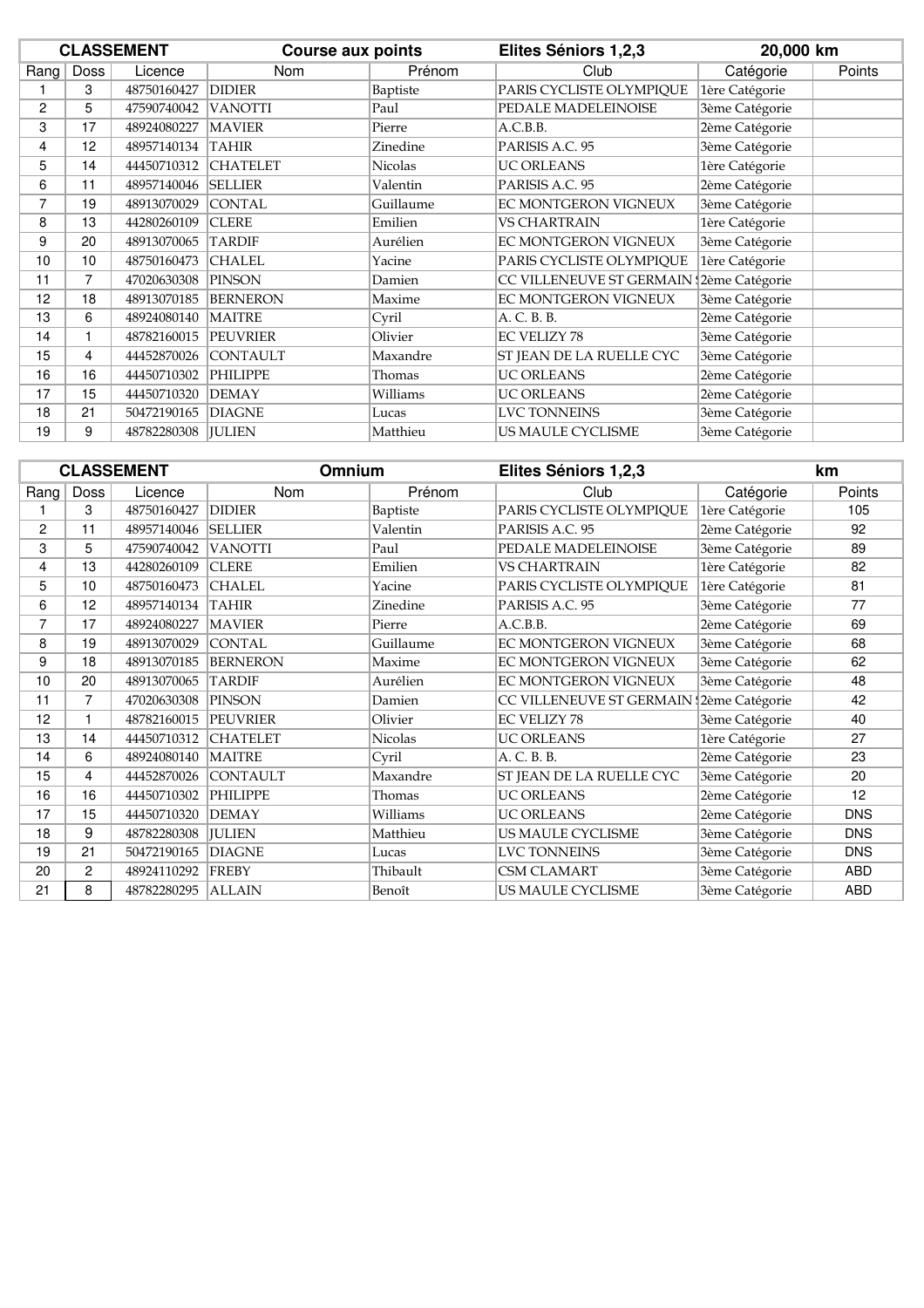|      |      | <b>CLASSEMENT</b>      | <b>Scratch</b>           |                      | D1/D2                         | 7,500 km       |        |
|------|------|------------------------|--------------------------|----------------------|-------------------------------|----------------|--------|
| Rang | Doss | Licence                | Nom                      | Prénom               | Club                          | Catégorie      | Points |
| 1    | 53   | 50330960130 DE MARCO   |                          | Ugo                  | <b>SA MERIGNAC</b>            | D2             |        |
| 2    | 54   | 50330960010 NICCOLAI   |                          | Richard              | <b>SA MERIGNAC</b>            | D2             |        |
| 3    | 50   |                        | 48750160064   MARTIGNOLE | Eric                 | PARIS CYCLISTE OLYMPIQUE      | D1             |        |
| 4    | 52   | 50330960042 BRIANT     |                          | Alexandre            | <b>SA MERIGNAC</b>            | D1             |        |
| 5    | 46   | 48750160086 BLANCA     |                          | Vincent              | PARIS CYCLISTE OLYMPIQUE      | D1             |        |
| 6    | 61   | 48913110181 LAUR       |                          | Christophe           | <b>VC ETAMPES</b>             | D1             |        |
| 7    | 45   | 48935330193   MENARD   |                          | Frédéric             | <b>ES STAINS</b>              | D1             |        |
| 8    | 58   | 48782490002 LEBEAU     |                          | Thierry              | A.S. SAPEURS POMPIERS YVELID2 |                |        |
| 9    | 43   | 48782160065 RIET       |                          | Jean Claude          | <b>EC VELIZY 78</b>           | D2             |        |
| 10   | 62   | 48782250014 AUVRAY     |                          | Ghislain             | CO BOIS D'ARCY                | D1             |        |
| 11   | 59   | 47020690046 TANJON     |                          | Bruno                | <b>EC VALLEE DE L'AISNE</b>   | D1             |        |
| 12   | 40   | 48782160066 GARNIER    |                          | <b>Jean Francois</b> | <b>EC VELIZY 78</b>           | D <sub>1</sub> |        |
| 13   | 42   | 48782160041  LECOO     |                          | Grégory              | <b>EC VELIZY 78</b>           | D2             |        |
| 14   | 49   | 48750160424   MABILEAU |                          | Adrien               | PARIS CYCLISTE OLYMPIQUE      | D1             |        |
| 15   | 39   | 48782160037 BONNEAU    |                          | Eric                 | <b>EC VELIZY 78</b>           | D2             |        |
| 16   | 44   | 48935330010   LIGER    |                          | Laurent              | <b>ES STAINS</b>              | D1             |        |
| 17   | 51   |                        | 48924010356 VANVYNCKT    | Michel               | <b>CSM PUTEAUX</b>            | D2             |        |
| 18   | 47   |                        | 48750160310   DE LA TOUR | Raphaël              | PARIS CYCLISTE OLYMPIQUE      | D1             |        |
| 19   | 97   | 48782350590 MENDES     |                          | Dominique            | VC MONTIGNY BRETONNEUX  D2    |                |        |
| 20   | 56   | 48935230035 BOIRE      |                          | Freddy               | <b>EC NOISEENNE</b>           | D1             |        |
| 21   | 55   | 48924120276 OBOEUF     |                          | David                | <b>VC LEVALLOIS</b>           | D1             |        |
| 22   | 60   | 48946040225 ISAMBERT   |                          | Claude               | <b>US CRETEIL</b>             | D2             |        |
| 23   | 57   | 48924070013            | <b>MASSART</b>           | Frédéric             | <b>VC GARENNOIS</b>           | D1             |        |
| 24   | 41   | 48782160101 LAVA       |                          | Bruno                | <b>EC VELIZY 78</b>           | D2             |        |

|                |      | <b>CLASSEMENT</b>      | <b>Elimination</b>       |                    | D1/D2                         |                | km     |
|----------------|------|------------------------|--------------------------|--------------------|-------------------------------|----------------|--------|
| Rang           | Doss | Licence                | Nom                      | Prénom             | Club                          | Catégorie      | Points |
| 1              | 50   |                        | 48750160064   MARTIGNOLE | Eric               | PARIS CYCLISTE OLYMPIQUE      | D1             |        |
| 2              | 61   | 48913110181            | LAUR                     | Christophe         | <b>VC ETAMPES</b>             | D <sub>1</sub> |        |
| 3              | 58   | 48782490002  LEBEAU    |                          | Thierry            | A.S. SAPEURS POMPIERS YVELID2 |                |        |
| 4              | 46   | 48750160086 BLANCA     |                          | Vincent            | PARIS CYCLISTE OLYMPIQUE      | D1             |        |
| 5              | 40   | 48782160066 GARNIER    |                          | Jean François      | <b>EC VELIZY 78</b>           | D1             |        |
| 6              | 53   | 50330960130 DE MARCO   |                          | Ugo                | <b>SA MERIGNAC</b>            | D2             |        |
| $\overline{7}$ | 45   | 48935330193   MENARD   |                          | Frédéric           | <b>ES STAINS</b>              | D <sub>1</sub> |        |
| 8              | 62   | 48782250014 AUVRAY     |                          | Ghislain           | CO BOIS D'ARCY                | D1             |        |
| 9              | 55   | 48924120276 OBOEUF     |                          | David              | <b>VC LEVALLOIS</b>           | D1             |        |
| 10             | 52   | 50330960042 BRIANT     |                          | Alexandre          | <b>SA MERIGNAC</b>            | D1             |        |
| 11             | 54   | 50330960010 NICCOLAI   |                          | Richard            | <b>SA MERIGNAC</b>            | D2             |        |
| 12             | 59   | 47020690046 TANJON     |                          | Bruno              | <b>EC VALLEE DE L'AISNE</b>   | D <sub>1</sub> |        |
| 13             | 56   | 48935230035 BOIRE      |                          | Freddy             | <b>EC NOISEENNE</b>           | D <sub>1</sub> |        |
| 14             | 97   | 48782350590 MENDES     |                          | Dominique          | VC MONTIGNY BRETONNEUX        | D2             |        |
| 15             | 44   | 48935330010 LIGER      |                          | Laurent            | <b>ES STAINS</b>              | D1             |        |
| 16             | 60   | 48946040225 ISAMBERT   |                          | Claude             | <b>US CRETEIL</b>             | D2             |        |
| 17             | 49   | 48750160424   MABILEAU |                          | Adrien             | PARIS CYCLISTE OLYMPIQUE      | D1             |        |
| 18             | 39   | 48782160037 BONNEAU    |                          | Eric               | <b>EC VELIZY 78</b>           | D <sub>2</sub> |        |
| 19             | 42   | 48782160041 LECOO      |                          | Grégory            | <b>EC VELIZY 78</b>           | D2             |        |
| 20             | 47   |                        | 48750160310 DE LA TOUR   | Raphaël            | PARIS CYCLISTE OLYMPIQUE      | D1             |        |
| 21             | 51   |                        | 48924010356 VANVYNCKT    | Michel             | <b>CSM PUTEAUX</b>            | D2             |        |
| 22             | 57   | 48924070013   MASSART  |                          | Frédéric           | <b>VC GARENNOIS</b>           | D1             |        |
| 23             | 43   | 48782160065 RIET       |                          | <b>Jean Claude</b> | <b>EC VELIZY 78</b>           | D2             |        |
| 24             | 41   | 48782160101 LAVA       |                          | Bruno              | <b>EC VELIZY 78</b>           | D2             |        |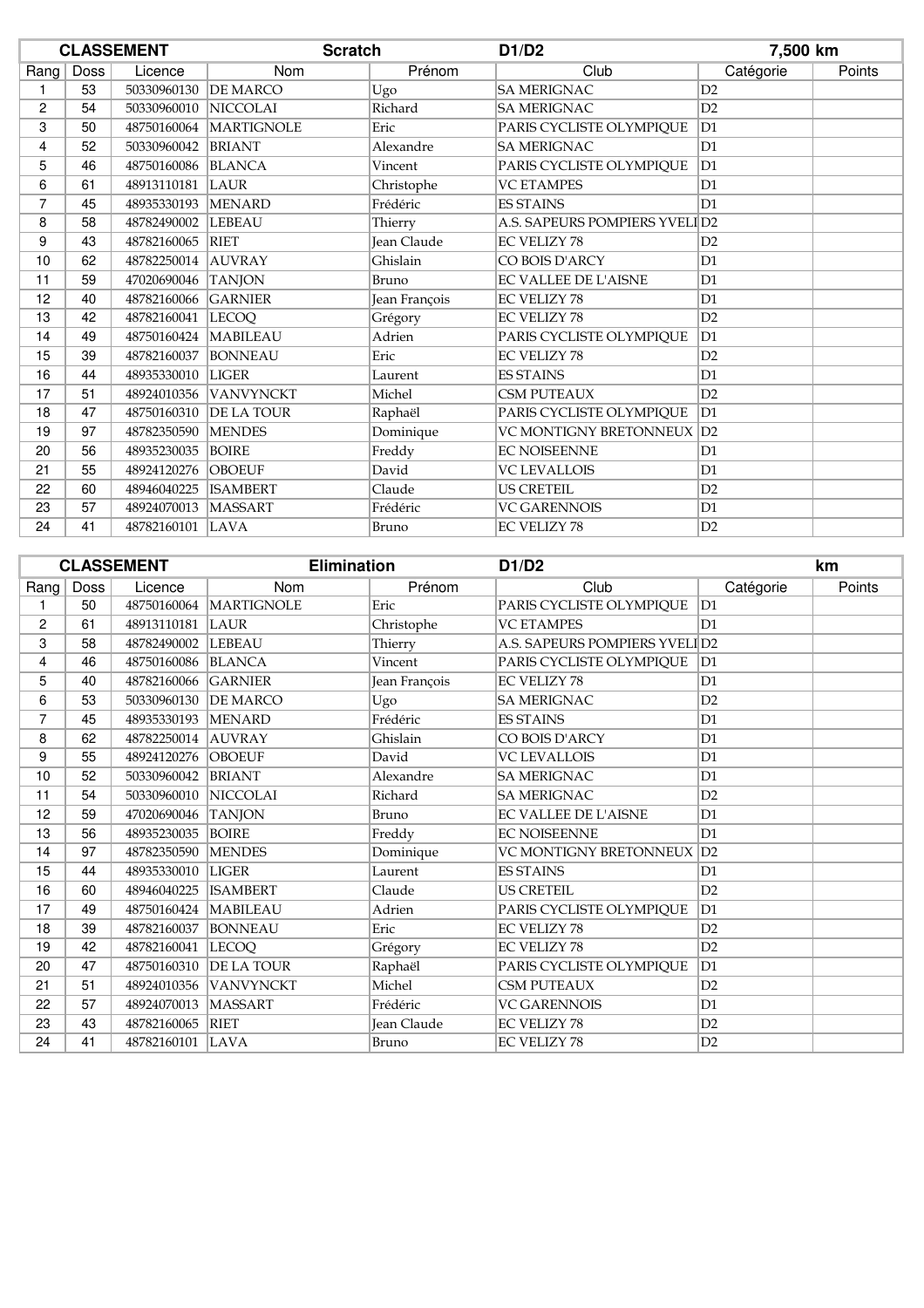|                |      | <b>CLASSEMENT</b>      | <b>Course aux points</b> |                    | D1/D2                         | 15,000 km      |                |
|----------------|------|------------------------|--------------------------|--------------------|-------------------------------|----------------|----------------|
| Rang           | Doss | Licence                | <b>Nom</b>               | Prénom             | Club                          | Catégorie      | Points         |
|                | 50   |                        | 48750160064   MARTIGNOLE | Eric               | PARIS CYCLISTE OLYMPIQUE      | D1             | 51             |
| 2              | 53   | 50330960130            | <b>DE MARCO</b>          | Ugo                | <b>SA MERIGNAC</b>            | D2             | 36             |
| 3              | 44   | 48935330010 LIGER      |                          | Laurent            | <b>ES STAINS</b>              | D <sub>1</sub> | 24             |
| 4              | 40   | 48782160066            | <b>GARNIER</b>           | Jean François      | <b>EC VELIZY 78</b>           | D <sub>1</sub> | 21             |
| 5              | 97   | 48782350590 MENDES     |                          | Dominique          | VC MONTIGNY BRETONNEUX        | D2             | 21             |
| 6              | 42   | 48782160041  LECOQ     |                          | Grégory            | EC VELIZY 78                  | D2             | 20             |
| $\overline{7}$ | 49   | 48750160424   MABILEAU |                          | Adrien             | PARIS CYCLISTE OLYMPIQUE      | D1             | 20             |
| 8              | 58   | 48782490002 LEBEAU     |                          | Thierry            | A.S. SAPEURS POMPIERS YVELID2 |                | 12             |
| 9              | 62   | 48782250014 AUVRAY     |                          | Ghislain           | CO BOIS D'ARCY                | D1             | 9              |
| 10             | 52   | 50330960042 BRIANT     |                          | Alexandre          | <b>SA MERIGNAC</b>            | D <sub>1</sub> | $\overline{7}$ |
| 11             | 54   | 50330960010 NICCOLAI   |                          | Richard            | <b>SA MERIGNAC</b>            | D2             | 3              |
| 12             | 62   | 48782250014 AUVRAY     |                          | Ghislain           | CO BOIS D'ARCY                | D <sub>1</sub> | 1              |
| 13             | 46   | 48750160086 BLANCA     |                          | Vincent            | PARIS CYCLISTE OLYMPIQUE      | D1             | 1              |
| 14             | 61   | 48913110181            | LAUR                     | Christophe         | <b>VC ETAMPES</b>             | D1             |                |
| 15             | 51   |                        | 48924010356 VANVYNCKT    | Michel             | <b>CSM PUTEAUX</b>            | D2             |                |
| 16             | 60   | 48946040225            | <b>ISAMBERT</b>          | Claude             | <b>US CRETEIL</b>             | D2             |                |
| 17             | 56   | 48935230035            | <b>BOIRE</b>             | Freddy             | <b>EC NOISEENNE</b>           | D <sub>1</sub> |                |
| 18             | 39   | 48782160037            | <b>BONNEAU</b>           | Eric               | <b>EC VELIZY 78</b>           | D2             |                |
| 19             | 55   | 48924120276 OBOEUF     |                          | David              | <b>VC LEVALLOIS</b>           | D <sub>1</sub> |                |
| 20             | 47   |                        | 48750160310 DE LA TOUR   | Raphaël            | PARIS CYCLISTE OLYMPIQUE      | D1             |                |
| 21             | 41   | 48782160101            | LAVA                     | Bruno              | <b>EC VELIZY 78</b>           | D2             |                |
| 22             | 57   | 48924070013   MASSART  |                          | Frédéric           | <b>VC GARENNOIS</b>           | D1             |                |
| 23             | 45   | 48935330193            | <b>MENARD</b>            | Frédéric           | <b>ES STAINS</b>              | D1             |                |
| 24             | 43   | 48782160065 RIET       |                          | <b>Jean Claude</b> | <b>EC VELIZY 78</b>           | D2             |                |

|                |             | <b>CLASSEMENT</b>      | <b>Omnium</b>            |               | D1/D2                         |                | km     |
|----------------|-------------|------------------------|--------------------------|---------------|-------------------------------|----------------|--------|
| Rang           | <b>Doss</b> | Licence                | Nom                      | Prénom        | Club                          | Catégorie      | Points |
|                | 50          |                        | 48750160064   MARTIGNOLE | Eric          | PARIS CYCLISTE OLYMPIQUE      | D1             |        |
| 2              | 53          | 50330960130 DE MARCO   |                          | Ugo           | <b>SA MERIGNAC</b>            | D2             |        |
| 3              | 58          | 48782490002  LEBEAU    |                          | Thierry       | A.S. SAPEURS POMPIERS YVELID2 |                |        |
| 4              | 40          | 48782160066 GARNIER    |                          | Jean François | <b>EC VELIZY 78</b>           | D1             |        |
| 5              | 61          | 48913110181 LAUR       |                          | Christophe    | <b>VC ETAMPES</b>             | D <sub>1</sub> |        |
| 6              | 46          | 48750160086 BLANCA     |                          | Vincent       | PARIS CYCLISTE OLYMPIQUE      | D1             |        |
| $\overline{7}$ | 54          | 50330960010 NICCOLAI   |                          | Richard       | <b>SA MERIGNAC</b>            | D2             |        |
| 8              | 52          | 50330960042 BRIANT     |                          | Alexandre     | <b>SA MERIGNAC</b>            | D1             |        |
| 9              | 45          | 48935330193 MENARD     |                          | Frédéric      | <b>ES STAINS</b>              | D1             |        |
| 10             | 62          | 48782250014 AUVRAY     |                          | Ghislain      | CO BOIS D'ARCY                | D1             |        |
| 11             | 44          | 48935330010   LIGER    |                          | Laurent       | <b>ES STAINS</b>              | D <sub>1</sub> |        |
| 12             | 49          | 48750160424   MABILEAU |                          | Adrien        | PARIS CYCLISTE OLYMPIOUE      | D1             |        |
| 13             | 42          | 48782160041 LECOO      |                          | Grégory       | EC VELIZY 78                  | D2             |        |
| 14             | 97          | 48782350590 MENDES     |                          | Dominique     | VC MONTIGNY BRETONNEUX        | D2             |        |
| 15             | 59          | 47020690046 TANJON     |                          | Bruno         | <b>EC VALLEE DE L'AISNE</b>   | D1             |        |
| 16             | 55          | 48924120276 OBOEUF     |                          | David         | <b>VC LEVALLOIS</b>           | D1             |        |
| 17             | 39          | 48782160037 BONNEAU    |                          | Eric          | <b>EC VELIZY 78</b>           | D2             |        |
| 18             | 56          | 48935230035   BOIRE    |                          | Freddy        | <b>EC NOISEENNE</b>           | D <sub>1</sub> |        |
| 19             | 60          | 48946040225  ISAMBERT  |                          | Claude        | <b>US CRETEIL</b>             | D2             |        |
| 20             | 51          |                        | 48924010356 VANVYNCKT    | Michel        | <b>CSM PUTEAUX</b>            | D2             |        |
| 21             | 47          | 48750160310            | <b>DE LA TOUR</b>        | Raphaël       | PARIS CYCLISTE OLYMPIOUE      | D1             |        |
| 22             | 43          | 48782160065 RIET       |                          | Jean Claude   | EC VELIZY 78                  | D <sub>2</sub> |        |
| 23             | 57          | 48924070013   MASSART  |                          | Frédéric      | <b>VC GARENNOIS</b>           | D1             |        |
| 24             | 41          | 48782160101 LAVA       |                          | Bruno         | <b>EC VELIZY 78</b>           | D2             |        |

| <b>CLASSEMENT</b> |      |                      | Keirin 1ère Série     |           | Hommes Jun/Sén              |                | km        |
|-------------------|------|----------------------|-----------------------|-----------|-----------------------------|----------------|-----------|
| Rang $ $          | Doss | Licence              | Nom                   | Prénom    | Club                        | Catégorie      | Pts/Temps |
|                   | 90   | 48946040415 BERNERON |                       | Paul      | IUS CRETEIL.                | 3ème Catégorie |           |
| n                 | 85   |                      | 41421030073 CALDEYRON | Ouentin   | <b>ST ETIENNE BMX</b>       | 1ère Catégorie |           |
|                   | 96   | 44452610016 YON      |                       | Vincent   | <b>VS CACIEN</b>            | <b>Iunior</b>  |           |
|                   | 52   | 50330960042 BRIANT   |                       | Alexandre | <b>SA MERIGNAC</b>          | D1             |           |
|                   | 26   | 47020690003 GUERLIN  |                       | Romain    | <b>EC VALLEE DE L'AISNE</b> | <b>Iunior</b>  |           |